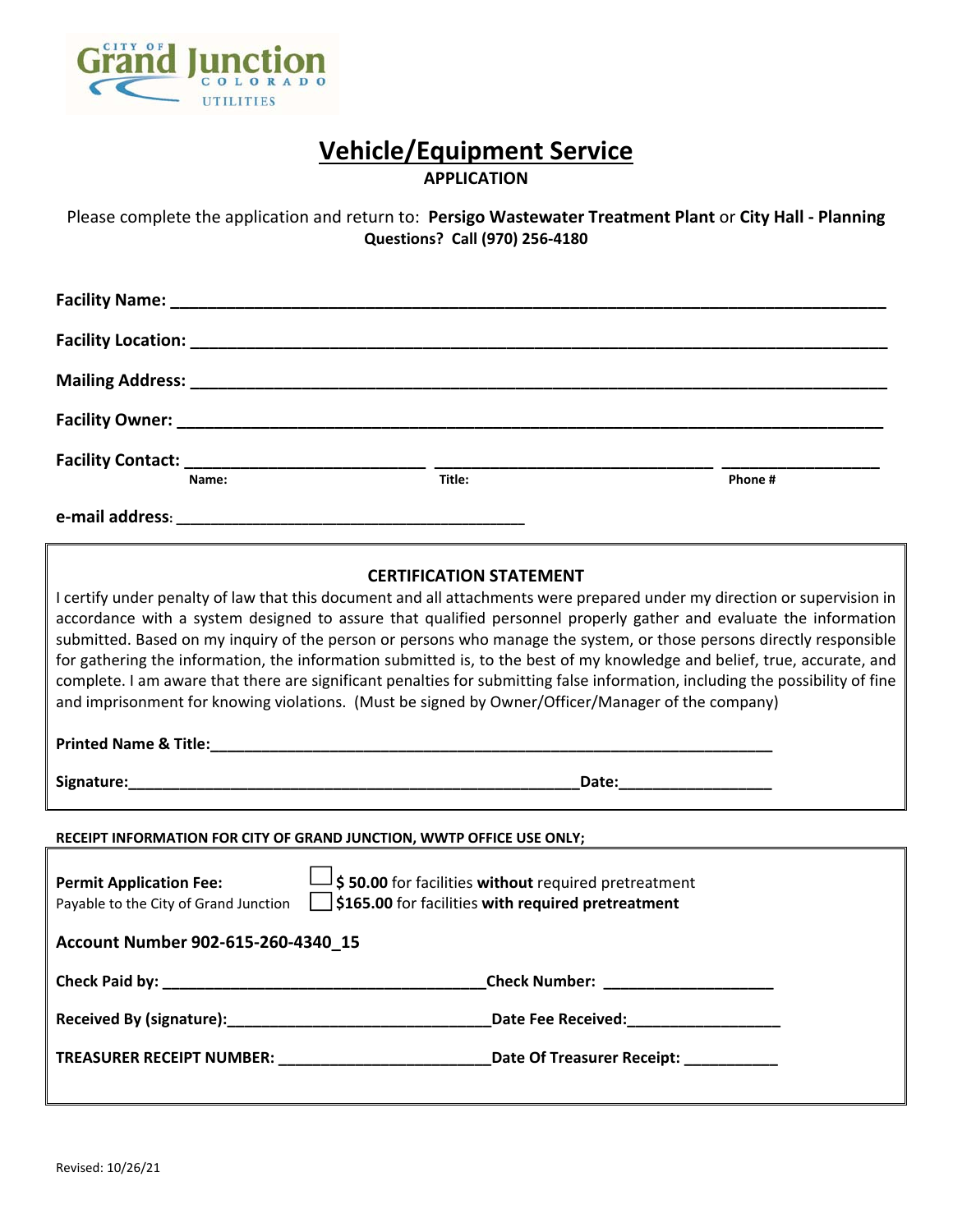# **1) Type of Business:** \_\_\_\_\_\_\_\_\_\_\_\_\_\_\_\_\_\_\_\_\_\_\_\_\_\_\_\_\_\_\_\_\_\_\_\_\_\_\_\_\_\_\_\_\_\_\_\_\_\_\_\_\_\_\_\_\_\_\_\_\_\_

| Hours of Operation: __________ [Sun   Mon   Tue   Wed   Thu   Fri   Sat                                                                                                                                                                                                                                                                                                                                                                                                                                                                                                                      |
|----------------------------------------------------------------------------------------------------------------------------------------------------------------------------------------------------------------------------------------------------------------------------------------------------------------------------------------------------------------------------------------------------------------------------------------------------------------------------------------------------------------------------------------------------------------------------------------------|
| 2) Indicate which of the activities listed below will be performed at your facility:                                                                                                                                                                                                                                                                                                                                                                                                                                                                                                         |
| Manufacturing<br><b>Welding Operations</b><br>Photo/X-ray Processing<br><b>Warehouse Activities</b><br><b>Tumbling Operations</b><br><b>Chemical Mixing</b><br>Printing/Labeling<br><b>Dye-Check Operations</b><br>Solvent Usage<br>$\Box$ Vehicle Service/Repair<br><b>Stripping/Etching Processes</b><br><b>Container Rinsing/Cleaning</b><br><b>Metal Plating Operations</b><br><b>Equipment Service/Repair</b><br>$\Box$ Use of Evaporators<br><b>Conversion Coating</b><br>Metal fabrication<br>Forklift Battery Servicing<br>Power Washing<br><b>Soldering Operations</b><br>Machining |
| <b>3) Water Provider:</b> $\begin{array}{ c c c c c c c c } \hline \end{array}$ ( Ute Water<br>    Other: _______________________                                                                                                                                                                                                                                                                                                                                                                                                                                                            |
| Name on Water Bill: _________________________ Water Account Number: ____________                                                                                                                                                                                                                                                                                                                                                                                                                                                                                                             |
| 4) Identify All Floor Drains:<br>Type (e.g. 4 inch, trench)<br><b>Drains To Interceptor?</b><br>Location<br>Yes<br>No<br>Unknown                                                                                                                                                                                                                                                                                                                                                                                                                                                             |
| No<br>Unknown<br>Yes                                                                                                                                                                                                                                                                                                                                                                                                                                                                                                                                                                         |
| Yes<br>No<br>Unknown                                                                                                                                                                                                                                                                                                                                                                                                                                                                                                                                                                         |
| Unknown<br>Yes<br>No                                                                                                                                                                                                                                                                                                                                                                                                                                                                                                                                                                         |
| 5) Floor Cleaning: Solution of the Unity Crequency: Community Materials Used: Community Creaming: Co                                                                                                                                                                                                                                                                                                                                                                                                                                                                                         |
| 6) Washing Activities: $\Box$ Auto $\Box$ Trucks $\Box$ Equipment $\Box$ Other:<br>Number of Wash bays: Inside: ____________ Outside: _________<br>Location of washing water discharge: $\Box$ Sanitary sewer $\Box$ Storm drain<br>Other                                                                                                                                                                                                                                                                                                                                                    |
| 7) Hazardous Waste Generator Classification:                                                                                                                                                                                                                                                                                                                                                                                                                                                                                                                                                 |
| <b>Conditionally Exempt Small Quantity Generator</b><br><b>Small Quantity Generator</b><br>Large Quantity Generator                                                                                                                                                                                                                                                                                                                                                                                                                                                                          |
|                                                                                                                                                                                                                                                                                                                                                                                                                                                                                                                                                                                              |
| Hazardous Waste Hauler:                                                                                                                                                                                                                                                                                                                                                                                                                                                                                                                                                                      |
| 8) Painting: $\vert \vert$ Yes $\vert \vert$ No (If Yes) Do paint booths utilize a water curtain? $\vert \vert$ Yes<br>No<br>(If yes), how often is it discharged to sewer? _________________________________                                                                                                                                                                                                                                                                                                                                                                                |
| Water conditioning chemicals added? Thes Tandal of yes, list: The Conditioning chemicals added? The Show If yes, list:                                                                                                                                                                                                                                                                                                                                                                                                                                                                       |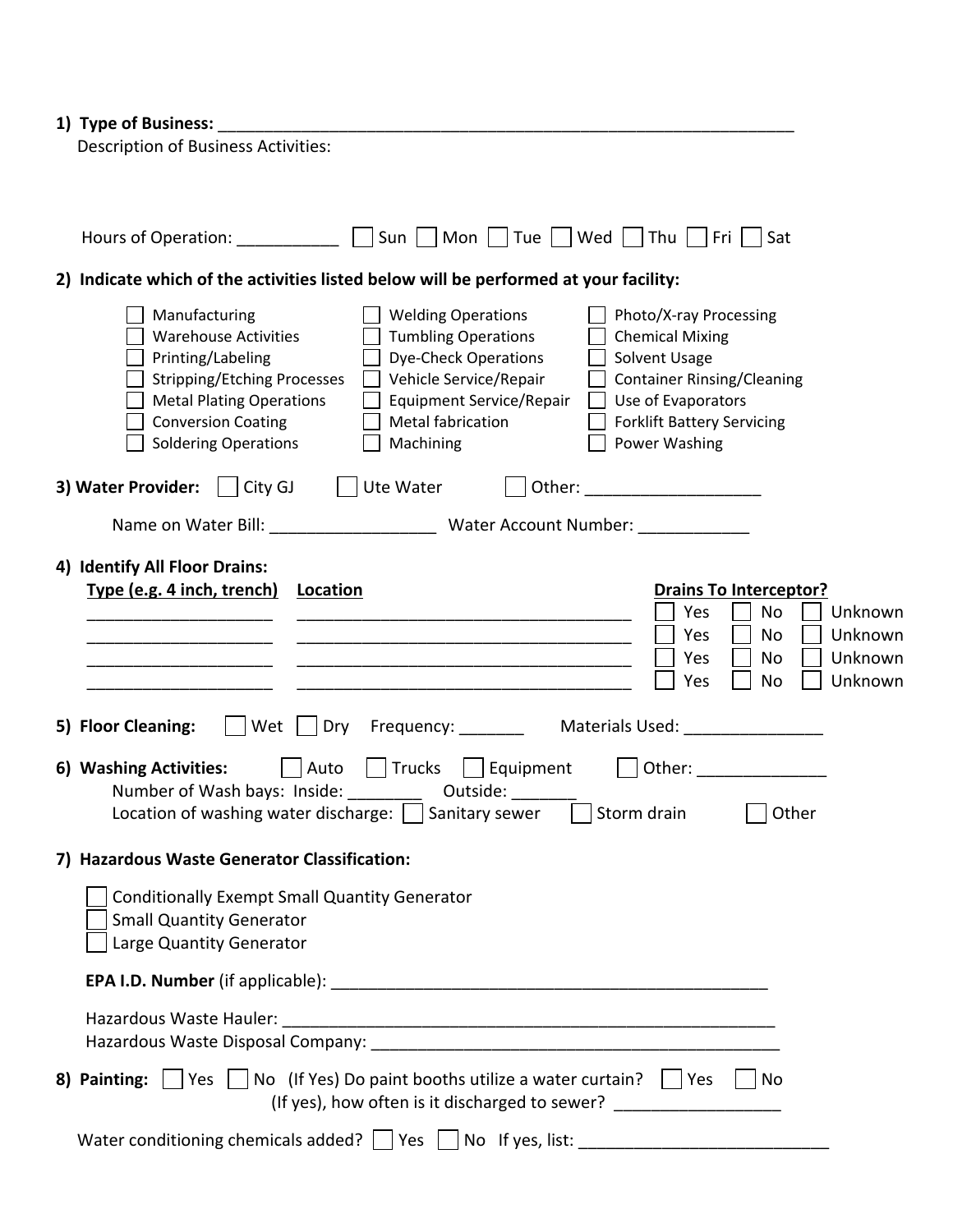Describe paint gun cleaning procedure: \_\_\_\_\_\_\_\_\_\_\_\_\_\_\_\_\_\_\_\_\_\_\_\_\_\_\_\_\_\_\_\_\_\_\_\_\_\_\_\_\_\_\_\_\_\_

# **9) Wastewater Generation:**

| <b>PROCESS</b>           | <b>TANK</b><br><b>VOLUME</b> | <b>DISCHARGED TO</b><br>SEWER? Yes/No | FLOW RATE/ GPM |
|--------------------------|------------------------------|---------------------------------------|----------------|
| Pre rinse                |                              |                                       |                |
| Process Bath             |                              |                                       |                |
| <b>Boil Out Tank</b>     |                              |                                       |                |
| <b>Test Tank</b>         |                              |                                       |                |
| <b>Final Rinse</b>       |                              |                                       |                |
| <b>Milling Equipment</b> |                              |                                       |                |
| Saws/Grinders            |                              |                                       |                |
| <b>Pressure Test</b>     |                              |                                       |                |
| Power Washer             |                              |                                       |                |
| Slag Catch Tank          |                              |                                       |                |
| Other:                   |                              |                                       |                |
|                          |                              |                                       |                |

| <b>Total of all Flow Rates</b>         | =   | GPM                             |
|----------------------------------------|-----|---------------------------------|
| Detention Time Factor (120 min.)       | ⋍   | x120 Minutes                    |
| <b>Required Interceptor Capacity *</b> | $=$ | gallons                         |
| *Minimum approved size is 500 gallons  |     | * Standard size is 1000 gallons |

#### **Sludge/Waste Generated:**

| Type of Waste | <b>Quantity Generated (per month)</b> |  |
|---------------|---------------------------------------|--|
|               |                                       |  |
|               |                                       |  |
|               |                                       |  |

Explain Disposal Practices for Wastewater Not Going to Sewer:

#### **10) Pretreatment Equipment:**

| Oil & Sand Interceptor?* $\Box$ Yes $\Box$ No |  |  |  |  |  |
|-----------------------------------------------|--|--|--|--|--|
|-----------------------------------------------|--|--|--|--|--|

If yes, list Size and Location: \_\_\_\_\_\_

 \* (Required Capacity (gallons) = Surge Flow (gal/min) x 120 minutes) Describe Pretreatment Equipment & Treatment Chemicals Used: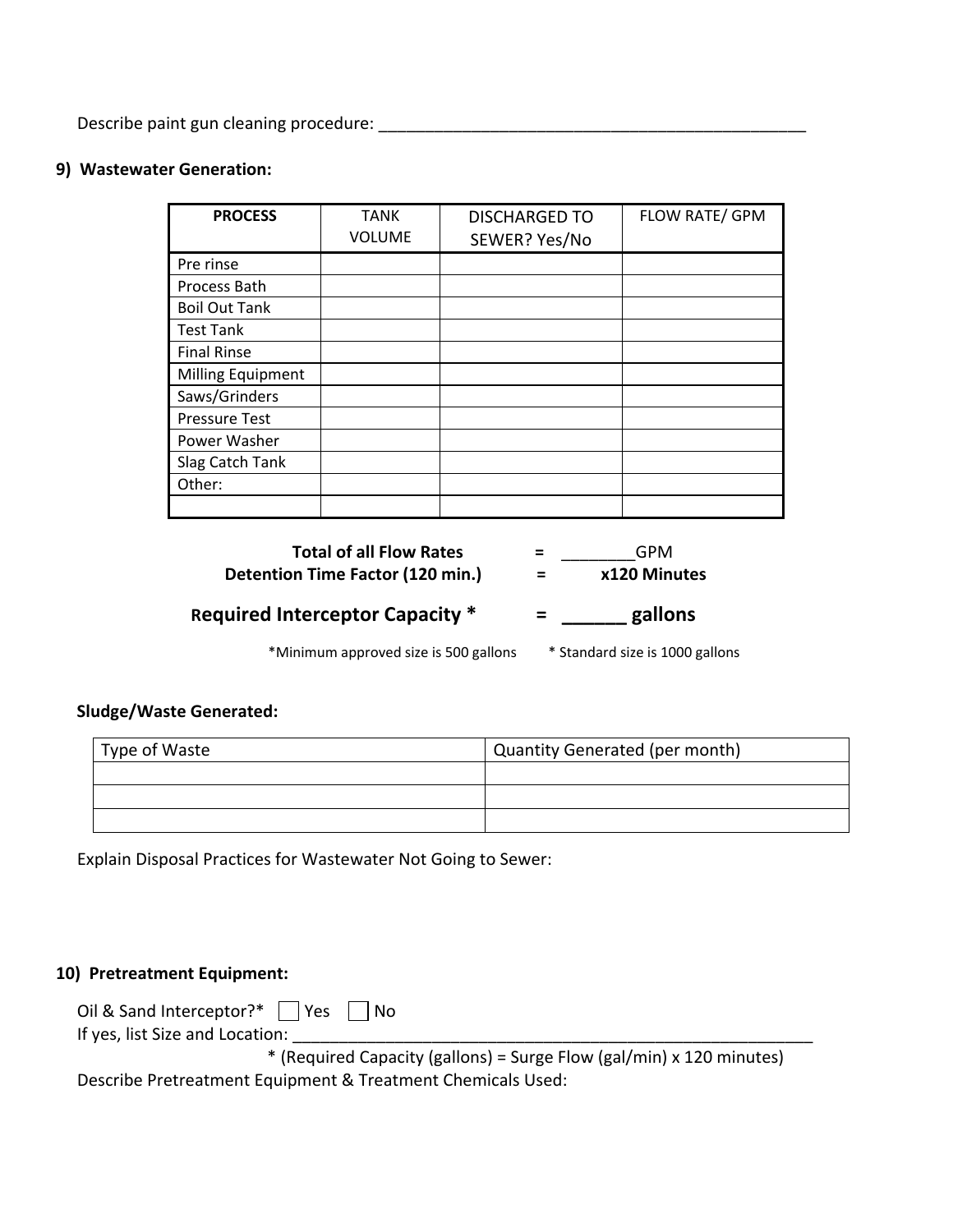Frequency of Cleaning: \_\_\_\_\_\_\_\_\_\_\_\_\_\_\_\_\_\_\_\_\_\_\_\_\_\_\_\_\_\_\_\_\_\_\_\_\_\_\_\_\_\_\_\_\_\_\_\_\_\_\_\_\_\_\_\_\_\_\_\_ Method of Cleaning: \_\_\_\_\_\_\_\_\_\_\_\_\_\_\_\_\_\_\_\_\_\_\_\_\_\_\_\_\_\_\_\_\_\_\_\_\_\_\_\_\_\_\_\_\_\_\_\_\_\_\_\_\_\_\_\_\_\_\_\_\_\_

## **11) Elevators:**

| # of Elevators                      | <b>YES</b> | NΟ |
|-------------------------------------|------------|----|
| Discharge From Sump Pit             |            |    |
| Discharge to Storm Drainage         |            |    |
| System                              |            |    |
| Leak Detection System               |            |    |
| <b>Annual Inspections</b>           |            |    |
| Auto Shut Down (If oil is detected) |            |    |
| Other:                              |            |    |

A system to detect leaks from the elevator hydraulic system is required to prevent hydraulic spills to the drainage system.

### **12) Material Storage:**

| <b>New Material</b>      | <b>Average Quantity</b><br>Stored (gal/lbs) | <b>Secondary Containment</b><br>Yes/No | <b>Proximity to Floor</b><br>Drains (feet) |
|--------------------------|---------------------------------------------|----------------------------------------|--------------------------------------------|
| Antifreeze               |                                             |                                        |                                            |
| Oil                      |                                             |                                        |                                            |
| Solvents                 |                                             |                                        |                                            |
| <b>Liquid Detergents</b> |                                             |                                        |                                            |
| Other:                   |                                             |                                        |                                            |
|                          |                                             |                                        |                                            |
|                          |                                             |                                        |                                            |
| <b>Waste Material</b>    |                                             |                                        |                                            |
| Antifreeze               |                                             |                                        |                                            |
| Oil                      |                                             |                                        |                                            |
| Other:                   |                                             |                                        |                                            |
|                          |                                             |                                        |                                            |

#### **13) Attach a Site Plan, or Provide a Sketch showing:**  n P

- \* Approximate square footage of facility
- \* Number of Service Bays
- \* Floor Drains (show any catch basins or sumps)
- **\*** Materials Storage (inside and outside storage)
- \* Parts Washers
- \* Vehicle / Equipment Wash Pads (inside and outside)
- \* Mop and/or Utility sinks
- \* Restrooms
- \* Oil & Sand Interceptor Location
- \* Outside Storm Drains (if known)
- \* Elevator